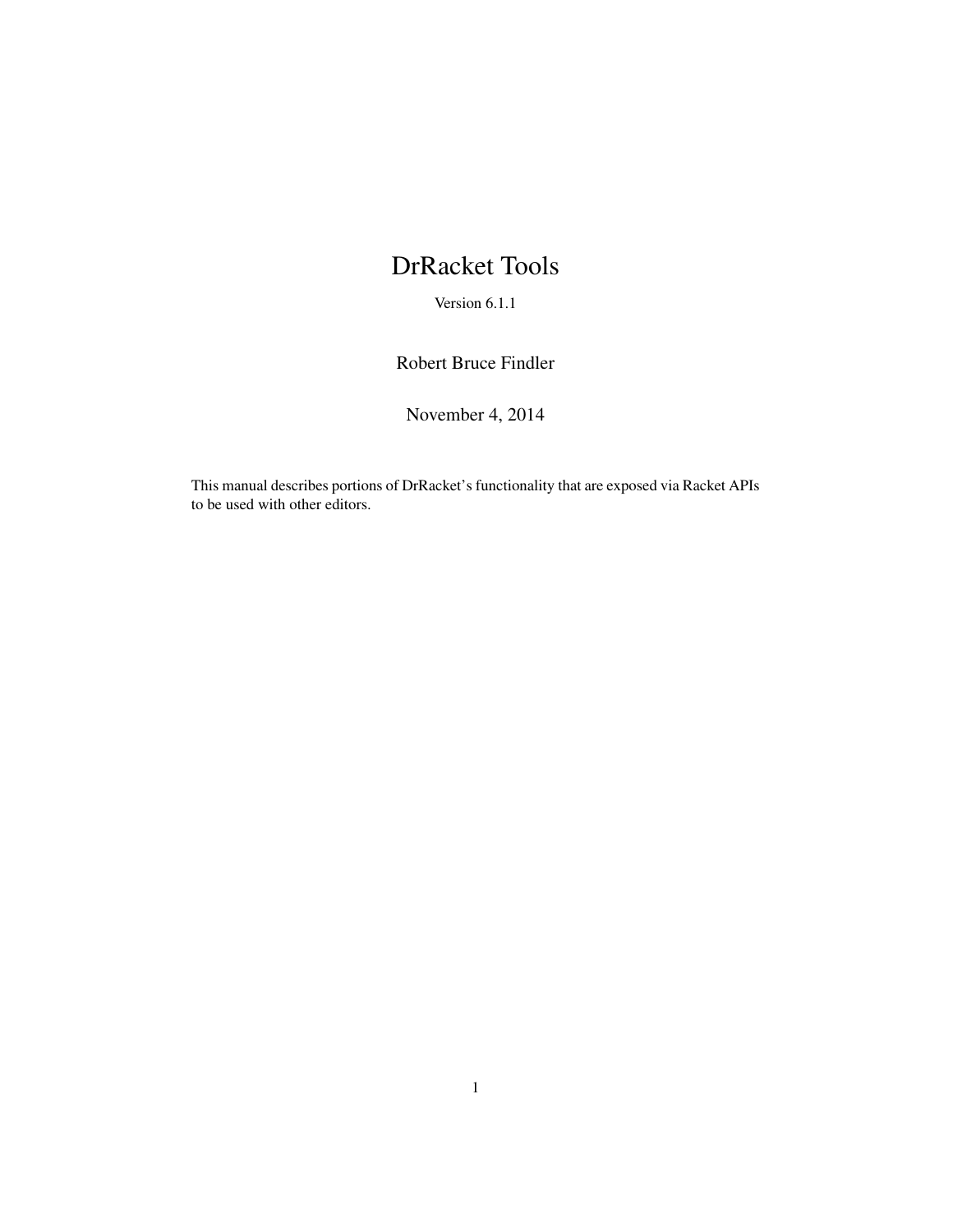## **Contents**

| 1 Accessing Check Syntax Programmatically |  |
|-------------------------------------------|--|
| 2 Module Browser                          |  |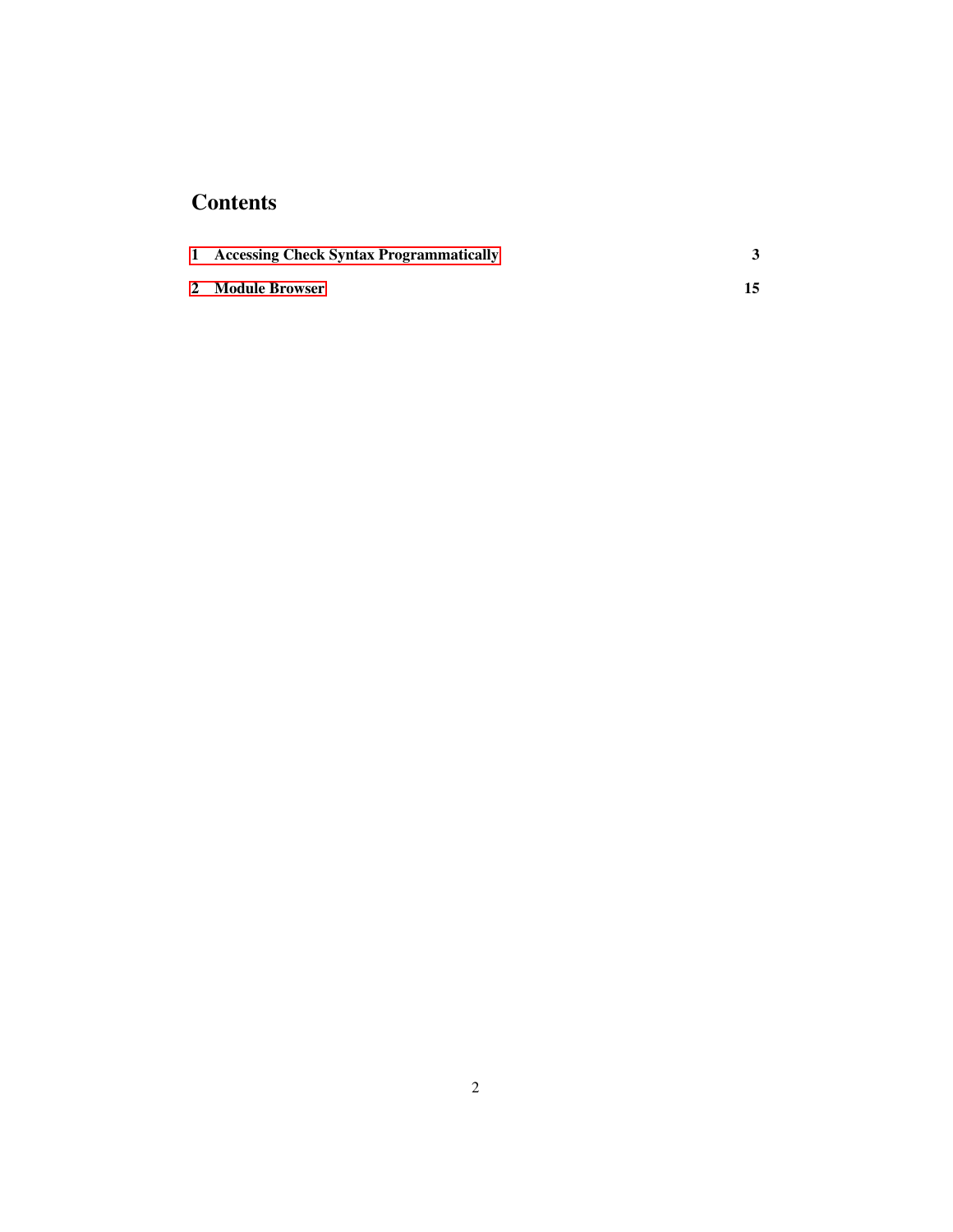### <span id="page-2-0"></span>1 Accessing Check Syntax Programmatically

```
(require drracket/check-syntax)
           package: drracket-tool-lib
(\text{show-content file-or-stx}) \rightarrow (\text{listof vector})file-or-stx :
(and/c syntax?
                (or/c path-string?
                                (\lambda (x) (path-string? (syntax-source x)))))
```
This procedure composes the other pieces of this library together in a way that can be used for REPL-style experimentation with the results from Check Syntax, as shown in the example below. The list it returns has one vector for each call that would be made to the object in current-annotations. Each vector's first element is a symbol naming a method in syncheck-annotations<%> and the other elements of the vector are the arguments passed to the method.

This doesn't work as well for use in a real tool, however, because it doesn't account for the callback procedures present in syncheck:add-arrow/name-dup and syncheck:add-idset and the resulting vectors are probably less convenient to work with than direct method calls for most uses of this library. Nevertheless, it gives a quick feel for the results that can come back from Check Syntax.

See annotations-mixin for some example code to use the other parts of this library.

Note that the paths in the example below have been replaced via make-paths-be-modulepaths in order to make the results be platform independent.

```
> (define (make-paths-be-module-paths x)
    (let loop ([x x])
      (cond
        [(pair? x) (cons (loop (car x)) (loop (cdr x)))][(vector? x) (for/vector ([x (in-vector x)]))](loop x))]
        [(path? x)](define p (path->collects-relative x))
         (if (path? p)
             (path->main-doc-relative x)
             p)]
        [else x]))> (let ([example-module
         '(module m racket (\lambda(x) x)))
    (make-paths-be-module-paths
     (show-content
      (read-syntax
```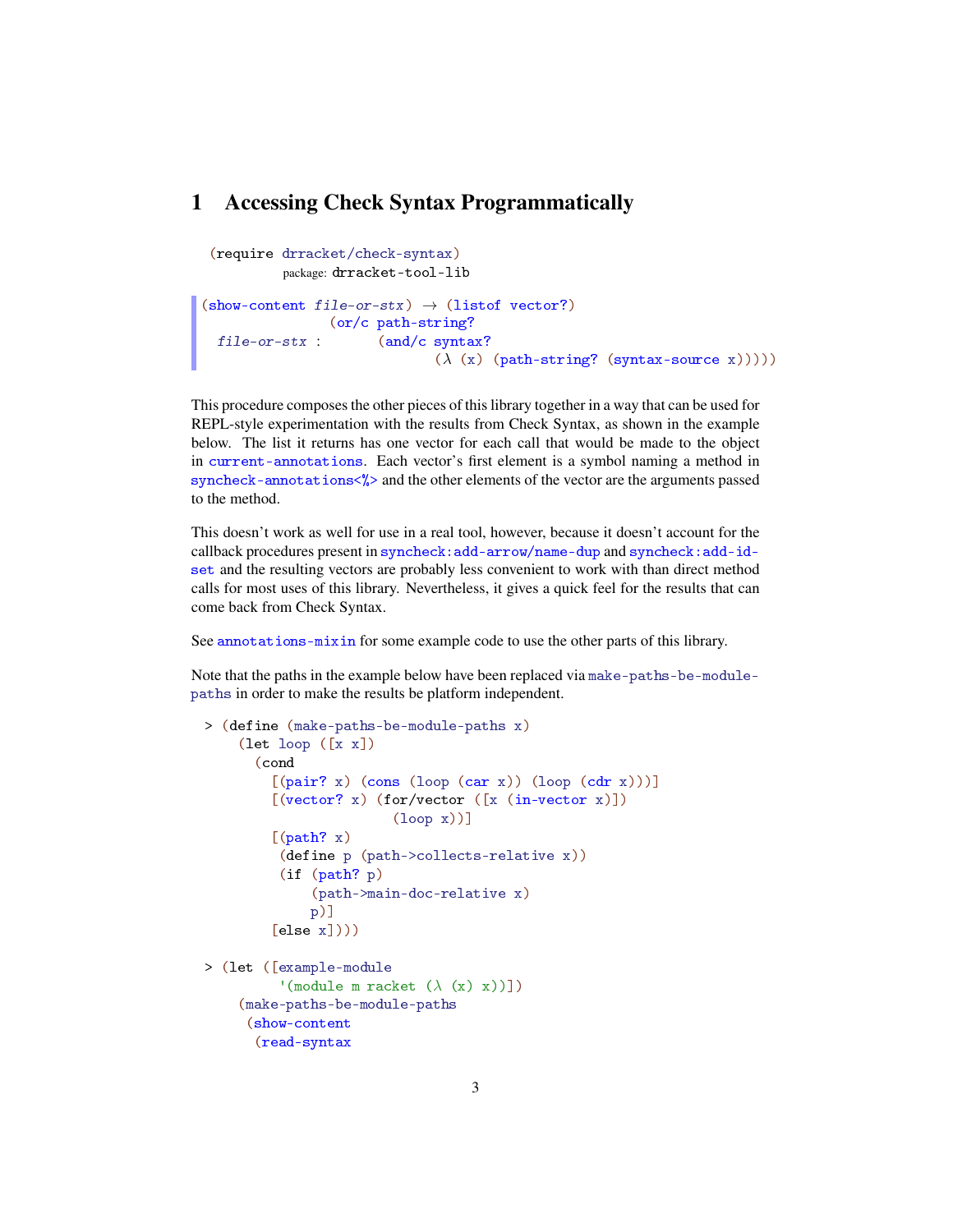```
(build-path (current-directory) "dummy-file.rkt")
       (open-input-string (format "∼s" example-module))))))
'(#(syncheck:add-require-open-menu 10 16 (collects #"racket"
#"main.rkt"))
  #(syncheck:add-tail-arrow 17 26)
  #(syncheck:add-arrow/name-dup
    23
    24
    26
    27
    #t
    lexical
    #f
    #<procedure:name-dup?>)
  #(syncheck:add-background-color 20 21 "palegreen")
  #(syncheck:add-docs-menu
    20
    21
    λ
    "View documentation for \lambda from racket/base, racket"
    (doc #"reference" #"lambda.html")
    (form ((lib "racket/private/base.rkt") \lambda))"(form._((lib._racket/private/base..rkt)._∼ce∼bb))")
  #(syncheck:add-jump-to-definition
    20
    21
    new-\lambda(collects #"racket" #"private" #"kw.rkt")
    ())
  #(syncheck:add-mouse-over-status 20 21 "binding \lambda imported from
racket")
  #(syncheck:add-arrow/name-dup
    10
    16
    20
    21
    #t
    imported
    #t
    #<procedure:name-dup?>)
  #(syncheck:add-background-color 20 21 "palegreen")
  #(syncheck:add-docs-menu
    20
    21
    λ
    "View documentation for \lambda from racket/base, racket"
```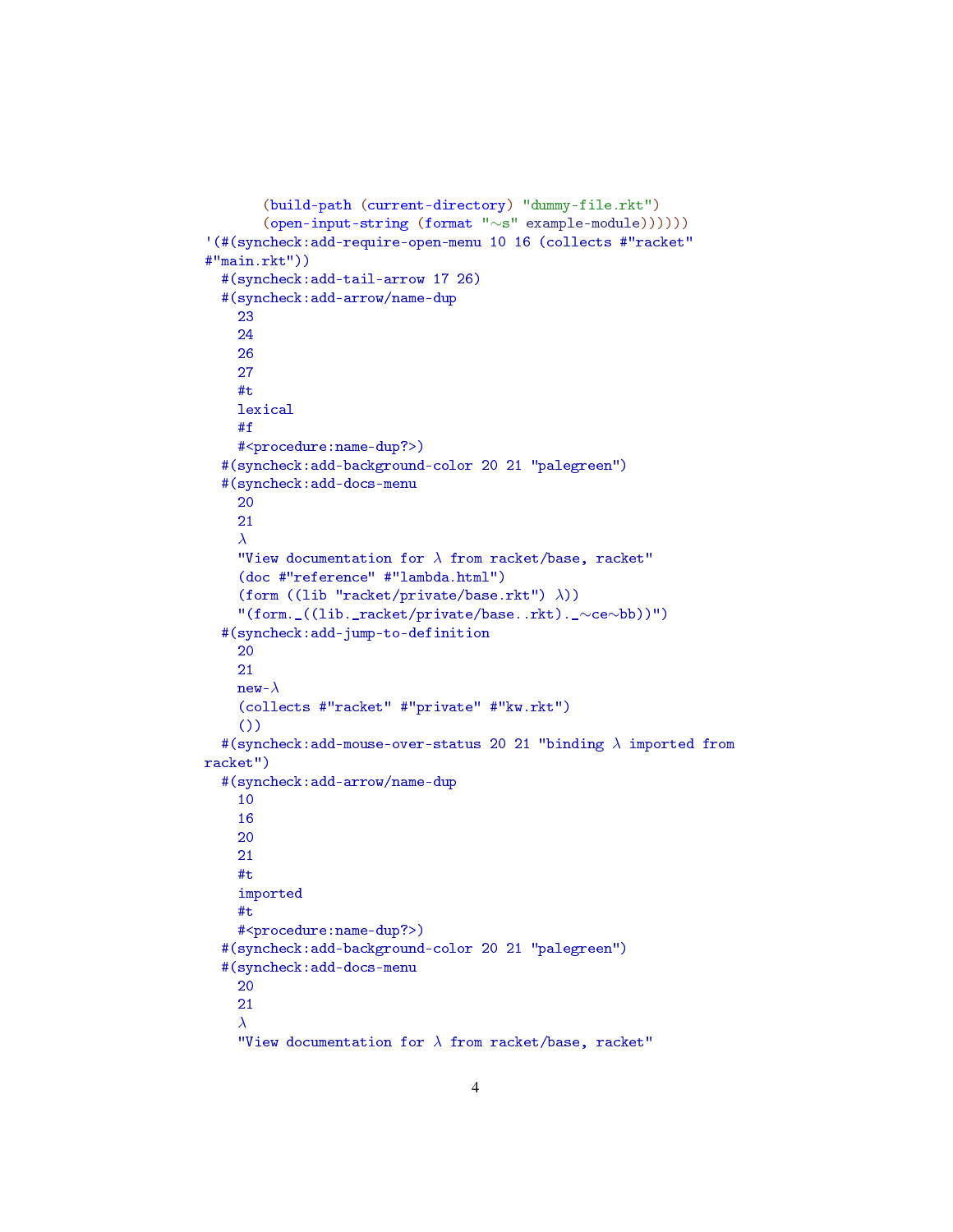```
(doc #"reference" #"lambda.html")
    (form ((lib "racket/private/base.rkt") λ))
    "(form._((lib._racket/private/base..rkt)._∼ce∼bb))")
  #(syncheck:add-jump-to-definition
    20
    21
    new-\lambda(collects #"racket" #"private" #"kw.rkt")
    ())
  #(syncheck:add-mouse-over-status 20 21 "binding \lambda imported from
racket")
  #(syncheck:add-arrow/name-dup
    10
    16
    20
    21
    #t
    imported
    #t
    #<procedure:name-dup?>)
  #(syncheck:add-background-color 1 7 "palegreen")
  #(syncheck:add-docs-menu
    1
    7
    module
    "View documentation for module from racket/base, racket"
    (doc #"reference" #"module.html")
    (form ('#%kernel module))
    "(form._((quote._∼23∼25kernel)._module))")
  #(syncheck:add-mouse-over-status 10 16 "1 bound occurrence")
  #(syncheck:add-mouse-over-status 23 24 "1 bound occurrence"))
(make-traversal namespace path) \rightarrow \text{void?}(-)* (syntax?)((\rightarrow any/c void?))
                                    (\rightarrow \text{void?)}namespace : namespace?
 path : (or/c #f path-string?)
```
This function creates some local state about a traversal of syntax objects and returns two functions. The first one should be called with each of the (fully expanded) syntax objects that make up a program (there will be only one if the program is a module) and then the second one should be called to indicate there are no more.

The optional argument to the first function is ignored. It is left there for historical reasons.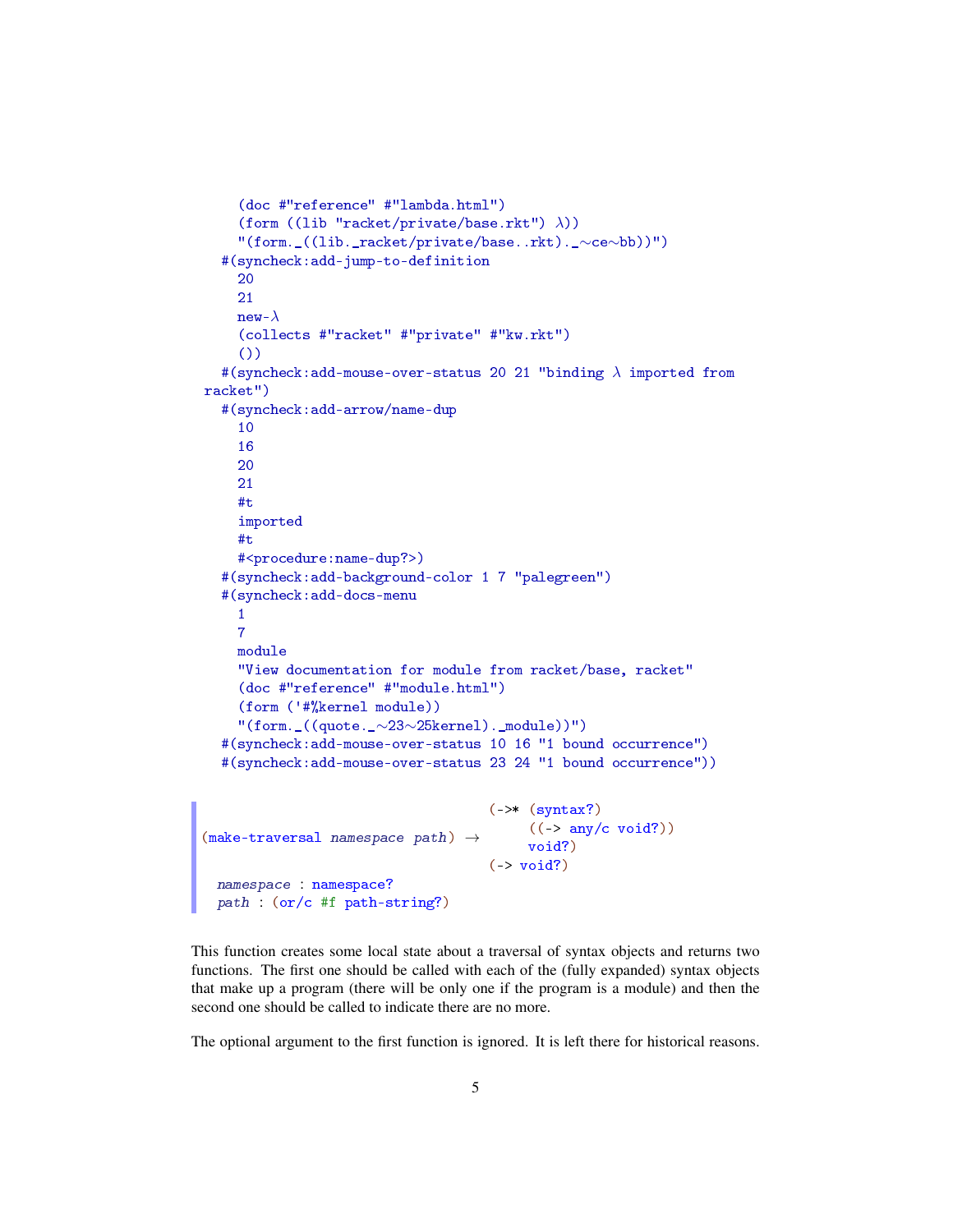In the past it was called for each sequence of binding identifiers encountered in definevalues, define-syntaxes, and define-values-for-syntax.

During the dynamic extent of the call to the two result functions, the value of the currentannotations parameter is consulted and various methods are invoked in the corresponding object (if any), to indicate what has been found in the syntax object. These methods will only be called if the syntax objects have source locations.

```
(current-annotations)
\rightarrow (or/c #f (is-a?/c syncheck-annotations<%>))
(current-annotations ca) \rightarrow void?
  ca : (or/c #f (is-a?/c syncheck-annotations<%>))
```
The methods of the value of this parameter are invoked by the functions returned from maketraversal.

```
(current-max-to-send-at-once)
\rightarrow (or/c +inf.0 (and/c exact-integer? (>=/c 2)))
(current-max-to-send-att-once m) \rightarrow void?m : (or/c + inf.0 (and/c exact-integer? (>=/c 2))
```
No longer used.

```
syncheck-annotations<%> : interface?
```
Classes implementing this interface are accceptors of information about a traversal of syntax objects. See make-traversal.

Do not implement this interface directly, as it is liable to change without warning. Instead, use the annotations-mixin and override the methods you're interested in. The annotations-mixin will keep in sync with this interface, providing methods that ignore their arguments.

```
(send a-syncheck-annotations syncheck:find-source-
object stx)
\rightarrow (or/c #f (not/c #f))
stx : syntax?
```
This should return  $#f$  if the source of this syntax object is uninteresting for annotations (if, for example, the only interesting annotations are those in the original file and this is a syntax object introduced by a macro and thus has a source location from some other file).

Otherwise, it should return some (non- $#f$ ) value that will then be passed to one of the other methods below as a source-obj argument.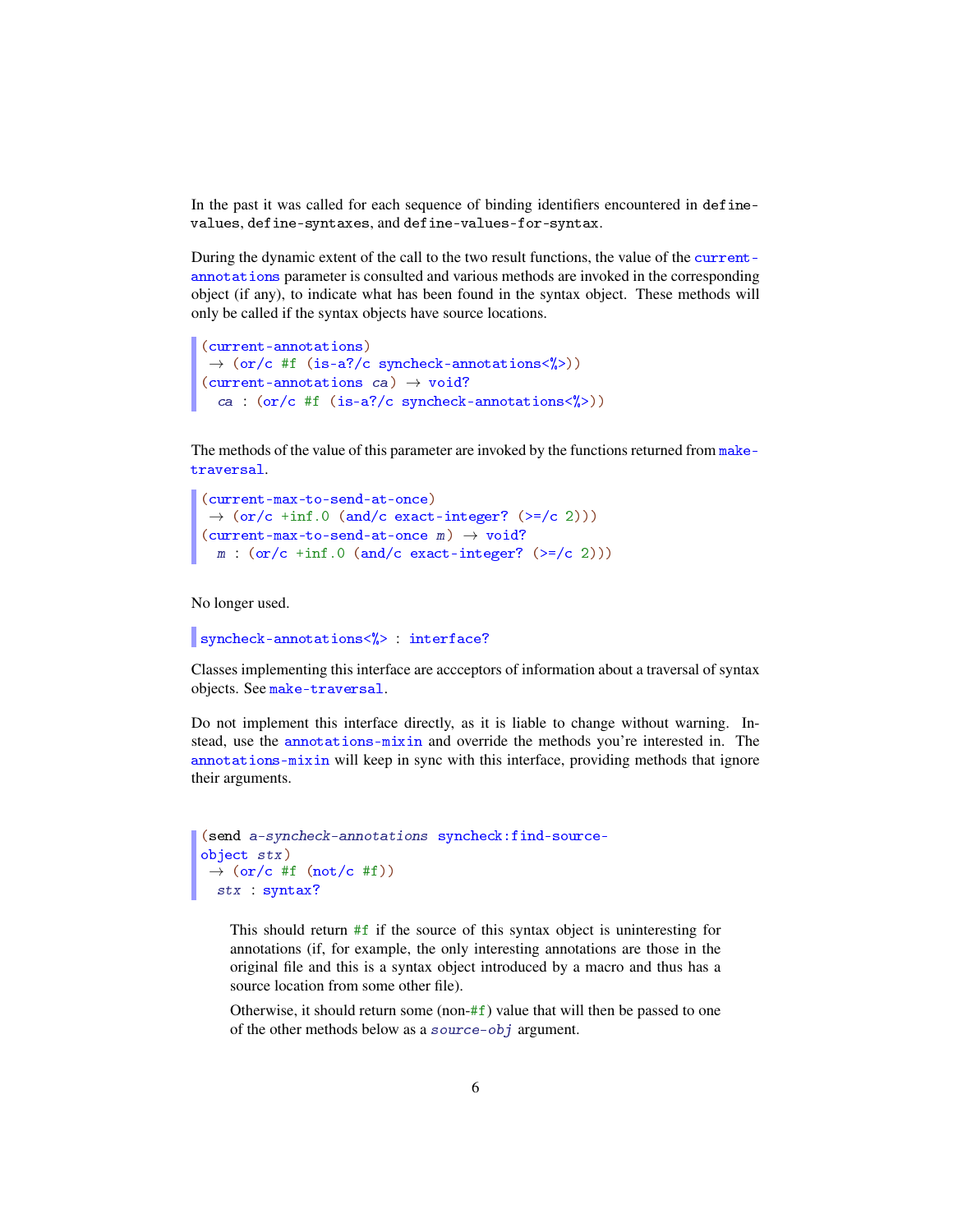```
(send a-syncheck-annotations syncheck:add-background-color
 source-obj
start
end
color)
\rightarrow void?
source-obj : (not/c #f)
start : exact-nonnegative-integer?
end : exact-nonnegative-integer?
color : string?
```
Called to indicate that the color color should be drawn on the background of the given range in the editor, when the mouse moves over it. This method is typically called in conjuction with some other method that provides some other annotation on the source.

```
(send a-syncheck-annotations syncheck:add-require-open-menu
 source-obj
start
end
file)
\rightarrow void?
source-obj : (not/c #f)
start : exact-nonnegative-integer?
 end : exact-nonnegative-integer?
file : path-string?
```
Called to indicate that there is a require at the location from start to end, and that it corresponds to file. Check Syntax adds a popup menu.

```
(send a-syncheck-annotations syncheck:add-docs-menu
 source-obj
 start
 end
 id
label
path
tag)
\rightarrow void?
source-obj : (not/c #f)
start : exact-nonnegative-integer?
end : exact-nonnegative-integer?
id : symbol?
label : any/c
path : any/c
 tag : any/c
```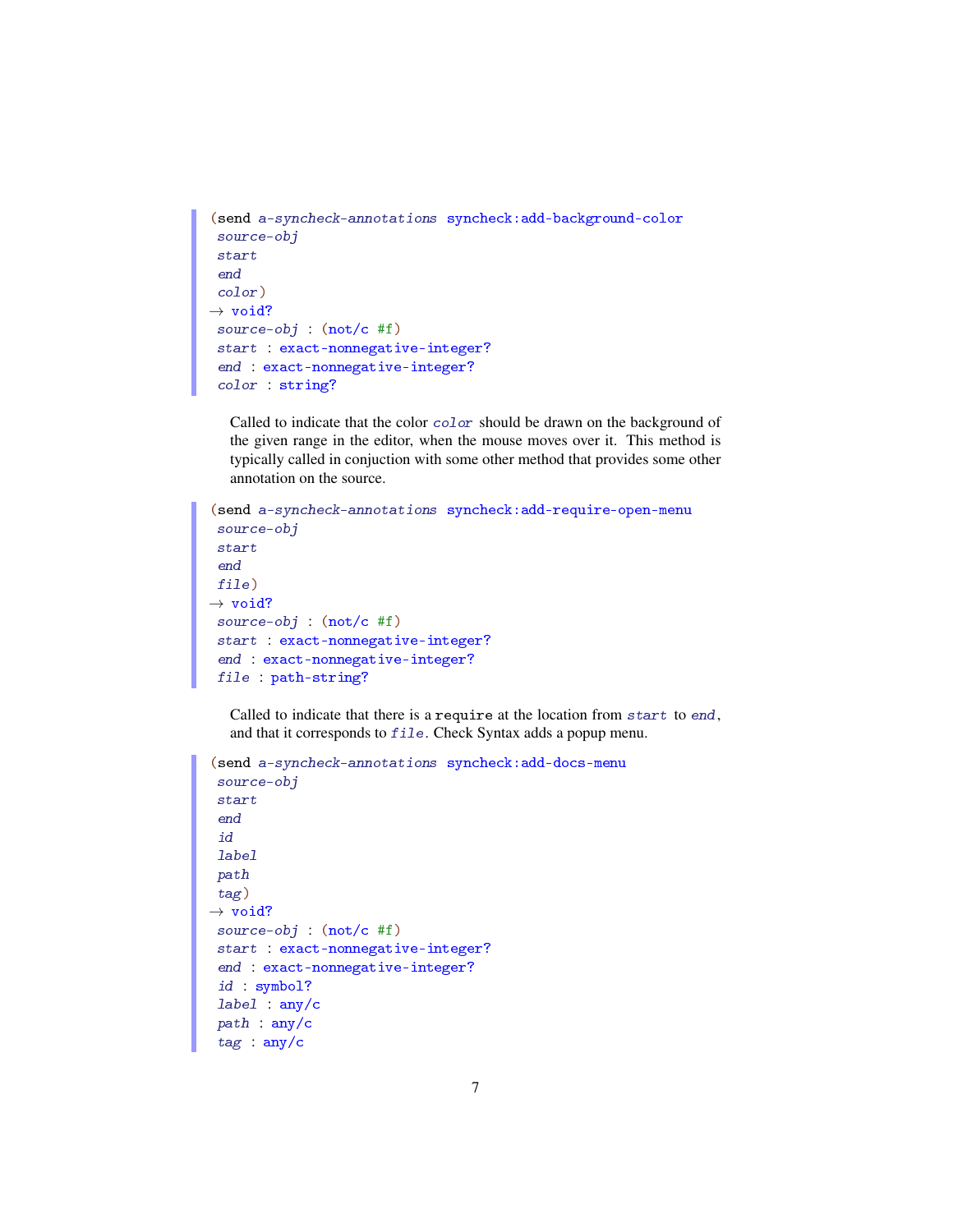Called to indicate that there is something that has documentation between the range start and end. The documented identifier's name is given by id and the docs are found in the html file path at the html tag tag. The label argument describes the binding for use in the menu item (although it may be longer than 200 characters).

```
(send a-syncheck-annotations syncheck:add-id-set
all-ids
new-name-interferes?)
\rightarrow void?
all-ids :
         (listof (list/c (not/c #f)
                           exact-nonnegative-integer?
                           exact-nonnegative-integer?))
new-name-interferes? : (-> symbol boolean?)
```
This method is no longer called by Check Syntax. It is here for backwards compatibility only. The information it provided must now be synthesized from the information supplied to syncheck:add-arrow/name-dup.

```
(send a-syncheck-annotations syncheck:add-arrow
 start-source-obj
 start-left
start-right
 end-source-obj
 end-left
end-right
actual?
phase-level)
\rightarrow void?
start-source-obj : (not/c #f)
 start-left : exact-nonnegative-integer?
start-right : exact-nonnegative-integer?
end-source-obj : (not/c #f)
end-left : exact-nonnegative-integer?
end-right : exact-nonnegative-integer?
 actual? : boolean?
 phase-level : (or/c exact-nonnegative-integer? #f)
```
This function is not called directly anymore by Check Syntax. Instead syncheck:add-arrow/name-dup is.

This method is invoked by the default implementation of syncheck:addarrow/name-dup in annotations-mixin.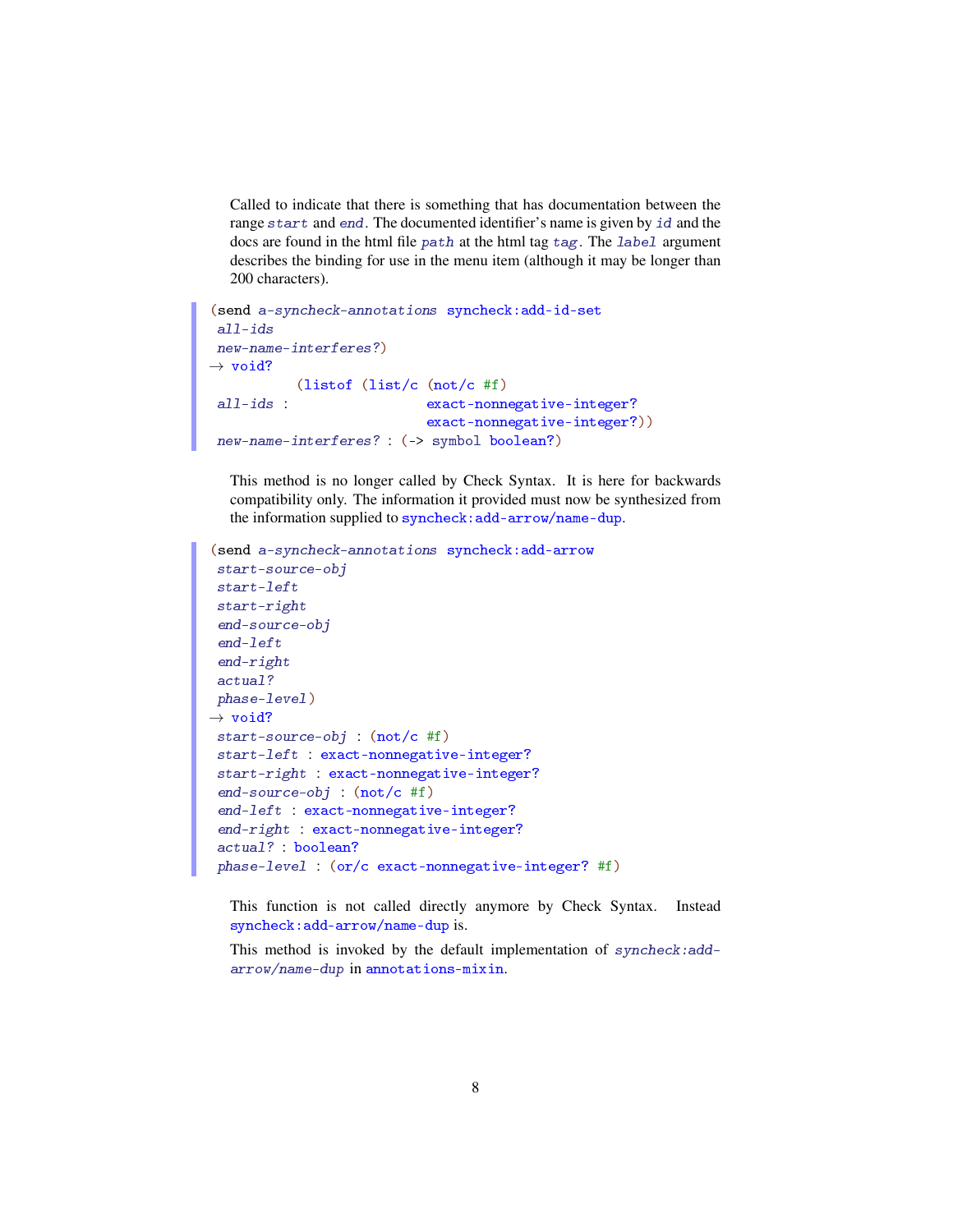```
(send a-syncheck-annotations syncheck:add-arrow/name-dup
 start-source-obj
start-left
start-right
end-source-obj
 end-left
end-right
actual?
phase-level
require-arrow?
name-dup?)
\rightarrow void?
start-source-obj : (not/c #f)
start-left : exact-nonnegative-integer?
start-right : exact-nonnegative-integer?
end-source-obj : (not/c #f)
end-left : exact-nonnegative-integer?
end-right : exact-nonnegative-integer?
actual? : boolean?
phase-level : (or/c exact-nonnegative-integer? #f)
 require-arrow? : boolean?
 name-dup? : (-> string? boolean?)
```
Called to indicate that there should be an arrow between the locations described by the first six arguments.

The phase-level argument indicates the phase of the binding and the actual? argument indicates if the binding is a real one, or a predicted one from a syntax template (predicted bindings are drawn with question marks in Check Syntax).

The require-arrow? argument indicates if this arrow points from an imported identifier to its corresponding require.

The name-dup? predicate returns  $\#t$  in case that this variable (either the start or end), when replaced with the given string, would shadow some other binding (or otherwise interfere with the binding structure of the program at the time the program was expanded).

```
(send a-syncheck-annotations syncheck:add-tail-arrow
 from-source-obj
from-pos
to-source-obj
to-pos)
\rightarrow void?
from-source-obj : (not/c #f)
from-pos : exact-nonnegative-integer?
 to-source-obj : (not/c #f)
```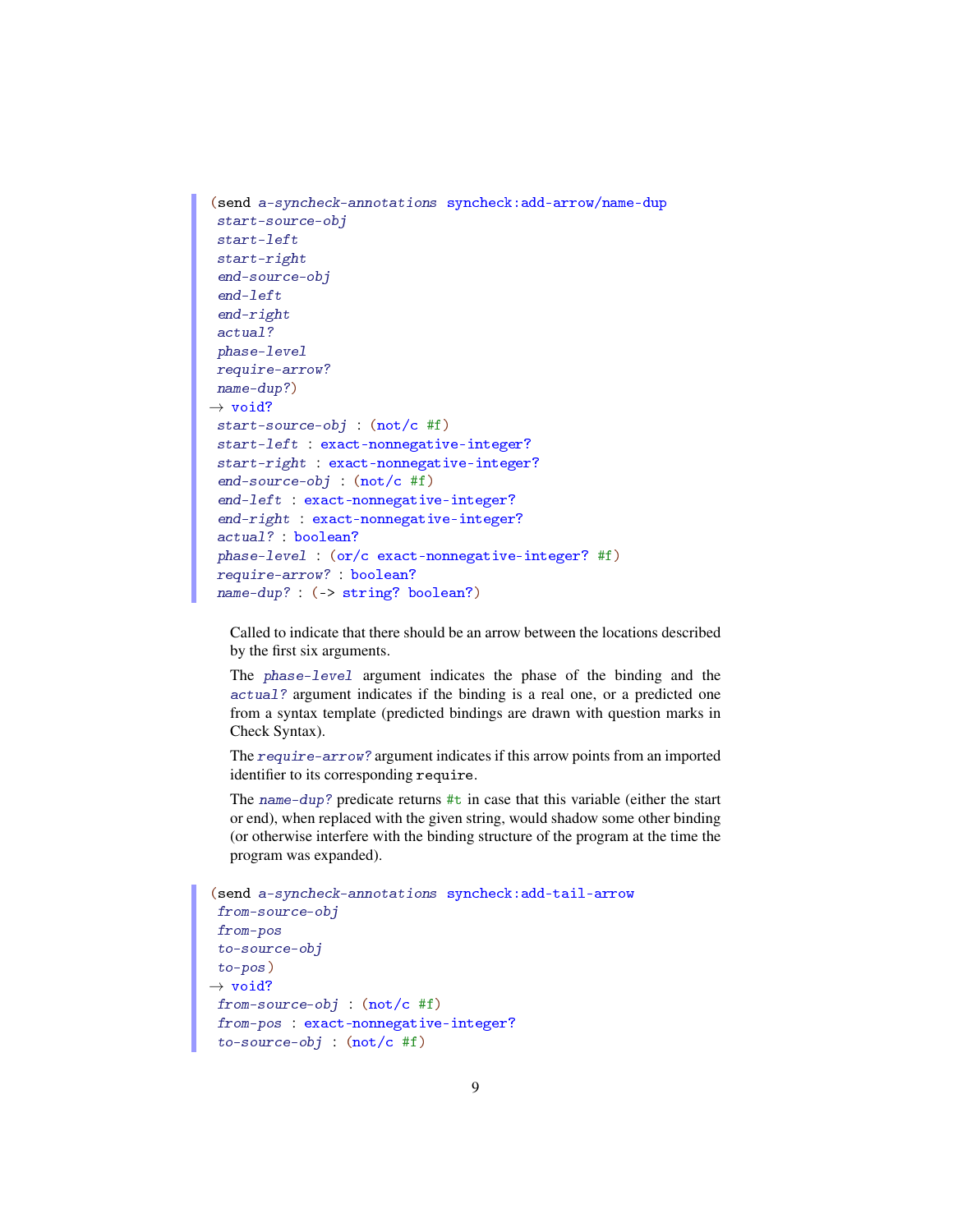#### to-pos : exact-nonnegative-integer?

Called to indicate that there are two expressions, beginning at from-pos and to-pos that are in tail position with respect to each other.

```
(send a-syncheck-annotations syncheck:add-mouse-over-status
 source-obj
pos-left
 pos-right
 str)
\rightarrow void?
source-obj : (not/c #f)
 pos-left : exact-nonnegative-integer?
pos-right : exact-nonnegative-integer?
str : string?
```
Called to indicate that the message in str should be shown when the mouse passes over the given position.

```
(send a-syncheck-annotations syncheck:add-jump-to-definition
 source-obj
 start
 end
 id
filename
submods)
\rightarrow void?
source-obj : (not/c #f)
 start : exact-nonnegative-integer?
end : exact-nonnegative-integer?
id : any/c
filename : path-string?
 submods : (listof symbol?)
```
Called to indicate that there is some identifier at the given location (named id) that is defined in the submods of the file filename (where an empty list in submods means that the identifier is defined at the top-level module).

```
(send a-syncheck-annotations syncheck:add-definition-target
 source-obj
 start
finish
style-name)
\rightarrow void?
source-obj : (not/c #f)
start : exact-nonnegative-integer?
finish : exact-nonnegative-integer?
 style-name : any/c
```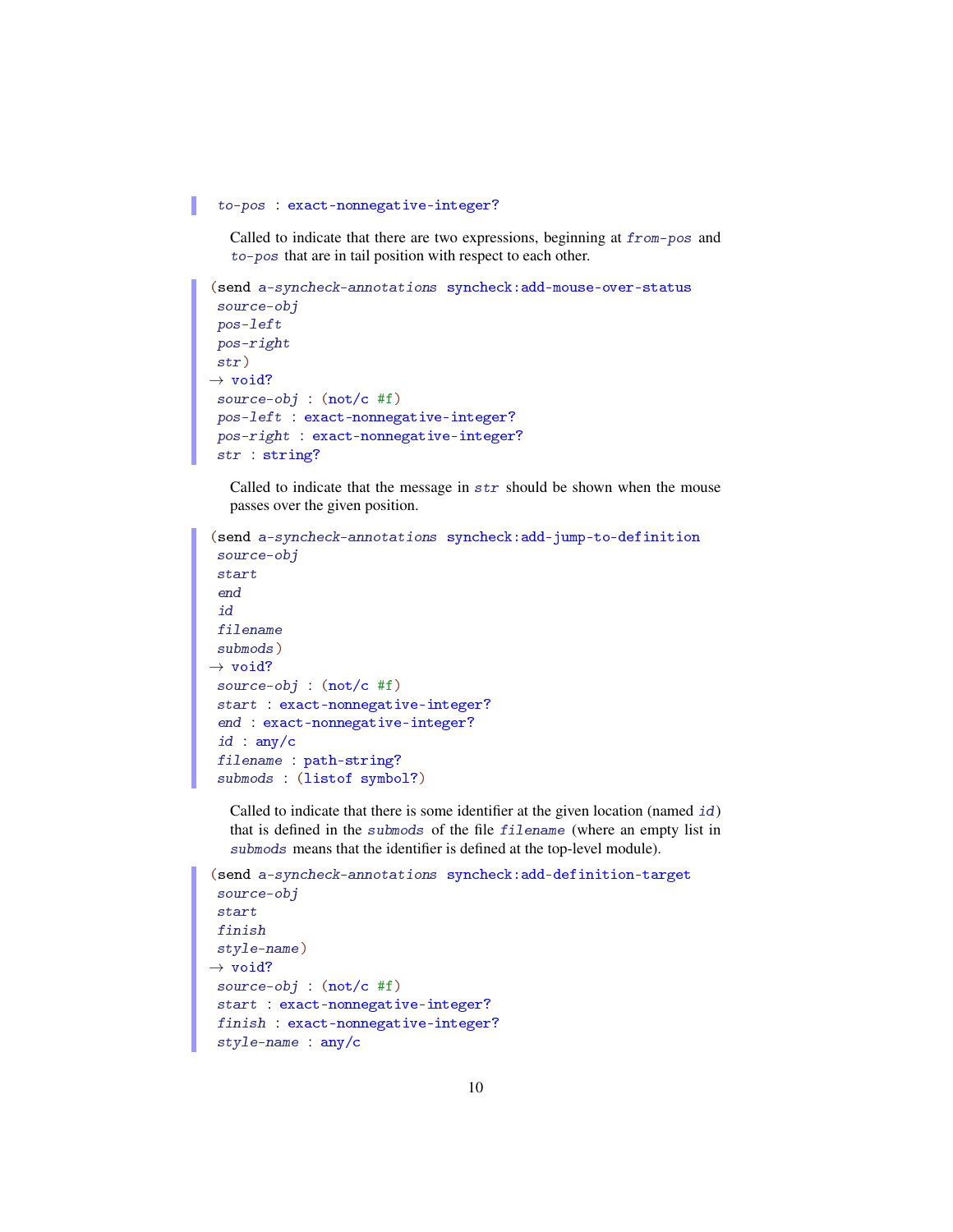```
(send a-syncheck-annotations syncheck:color-range source-obj
                                                     start
                                                     finish
                                                     style-name
                                                     mode)
\rightarrow void?
 source-obj : (not/c #f)
 start : exact-nonnegative-integer?
 finish : exact-nonnegative-integer?
 style-name : any/c
 mode : any/c
```
Called to indicate that the given location should be colored according to the style style-name when in mode. The mode either indicates regular check syntax or is used indicate blame for potential contract violations (and still experimental).

```
(send a-syncheck-annotations syncheck:add-rename-menu
id
all-ids
new-name-interferes?)
\rightarrow void?
id : symbol?
 all-ids :
  (listof (list/c (not/c #f)
                           exact-nonnegative-integer?
                           exact-nonnegative-integer?))
new-name-interferes? : (-> symbol boolean?)
```
This method is listed only for backwards compatibility. It is not called by Check Syntax anymore.

annotations-mixin : (class? . -> . class?) result implements: syncheck-annotations<%>

Supplies all of the methods in syncheck-annotations  $\langle \rangle$  with default behavior. Be sure to use this mixin to future-proof your code and then override the methods you're interested in.

By default:

- The syncheck: find-source-object method ignores its arguments and returns #f;
- the syncheck:add-arrow/name-dup method drops the require-arrow? and name-dup? arguments and calls syncheck:add-arrow; and
- all of the other methods ignore their arguments and return (void).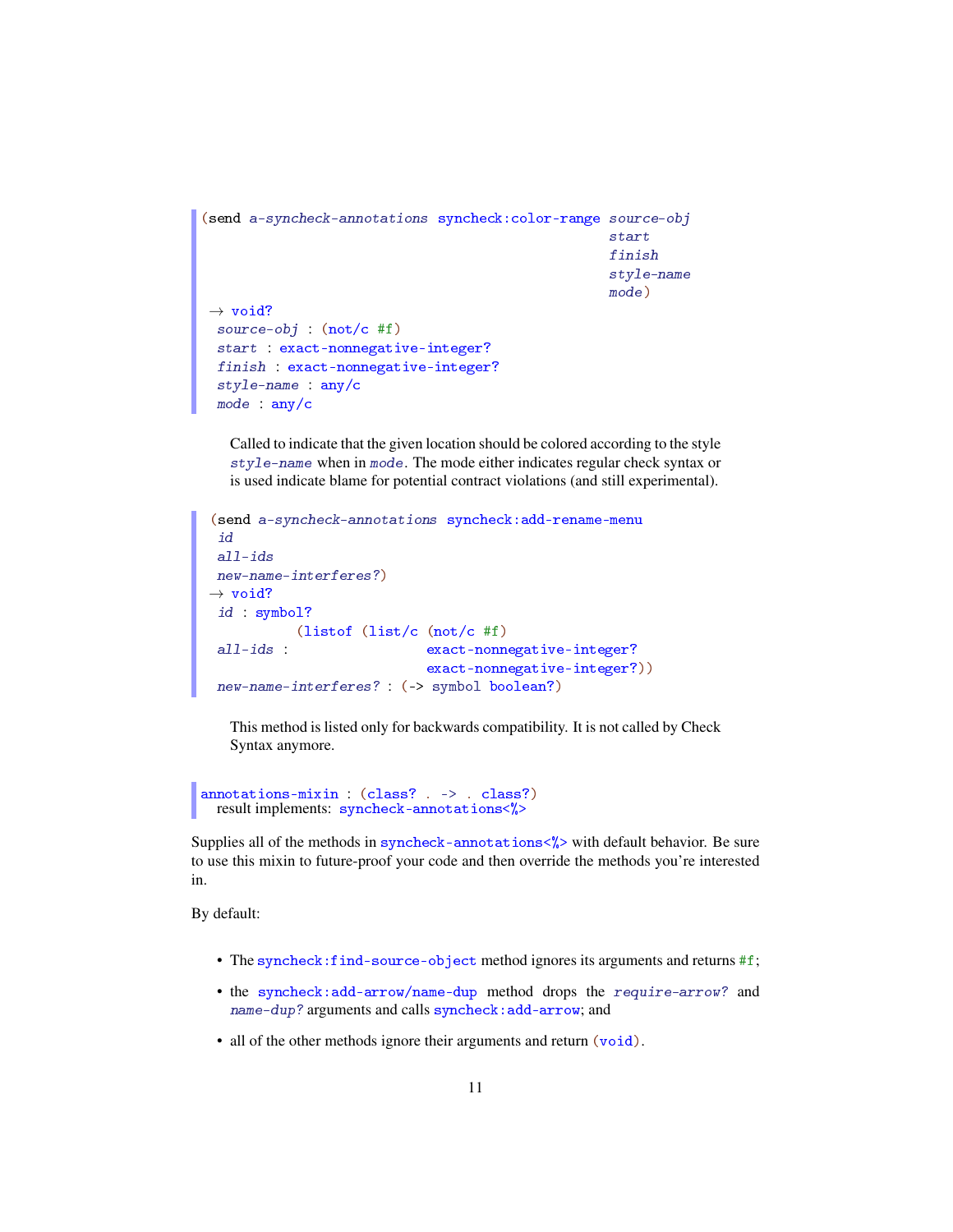Here is an example showing how use this library to extract all of the arrows that Check Syntax would draw from various expressions. One subtle point: arrows are only included when the corresponding identifiers are syntax-original?; the code below manages this by copying the properties from an identifier that is syntax-original? in the call to datum- >syntax.

```
> (define arrows-collector%
    (class (annotations-mixin object%)
      (super-new)
      (define/override (syncheck:find-source-object stx)
        stx)
      (define/override (syncheck:add-arrow/name-dup
                          start-source-obj start-left start-right
                          end-source-obj end-left end-right
                          actual? phase-level require-arrow? name-
dup?)
        (set! arrows
               (cons (list start-source-obj end-source-obj)
                     arrows)))
      (define arrows '())
      (define/public (get-collected-arrows) arrows)))
> (define (arrows form)
    (define base-namespace (make-base-namespace))
    (define-values (add-syntax done)
      (make-traversal base-namespace #f))
    (define collector (new arrows-collector%))
    (parameterize ([current-annotations collector]
                    [current-namespace base-namespace])
      (add-syntax (expand form))
      (done))
    (send collector get-collected-arrows))
> (define (make-id name pos orig?)
    (datum->syntax
     #f
     name
     (list #f #f #f pos (string-length (symbol->string name)))
     (and orig? #'is-orig)))
> (arrows \lambda (\lambda (\cdot, (make-id *x 1 *t)) , (make-id *x 2 *t)))\vee ((# < syntax::1 x > # < syntax::2 x > ))<br>
> (arrows `(\lambda (x) x))
'()
> (arrows \hat{(\lambda)} (, (make-id 'x 1 #f)), (make-id 'x 2 #t)))
```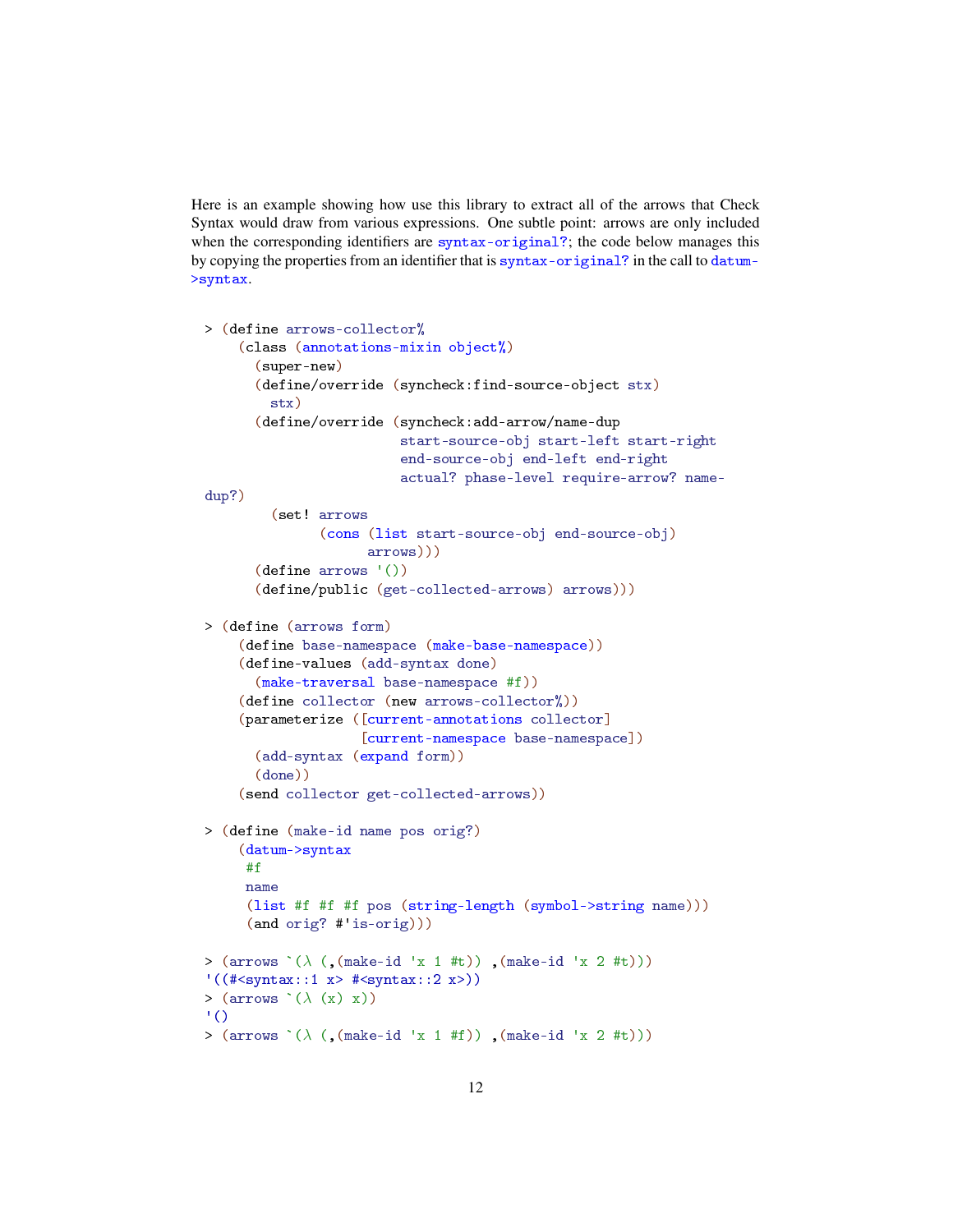```
'()
> (arrows \hat{(\lambda)} (, (make-id 'x 1 #t)) x))
\binom{1}{1}
```

```
syncheck:find-source-object
```
Bound to an identifier created with define-local-member-name that is used in syncheck-annotations<%>.

syncheck:add-background-color

Bound to an identifier created with define-local-member-name that is used in syncheck-annotations<%>.

syncheck:add-require-open-menu

Bound to an identifier created with define-local-member-name that is used in syncheck-annotations<%>.

syncheck:add-docs-menu

Bound to an identifier created with define-local-member-name that is used in syncheck-annotations<%>.

syncheck:add-rename-menu

Bound to an identifier created with define-local-member-name that is used in syncheck-annotations<%>.

syncheck:add-arrow

Bound to an identifier created with define-local-member-name that is used in syncheck-annotations<%>.

syncheck:add-arrow/name-dup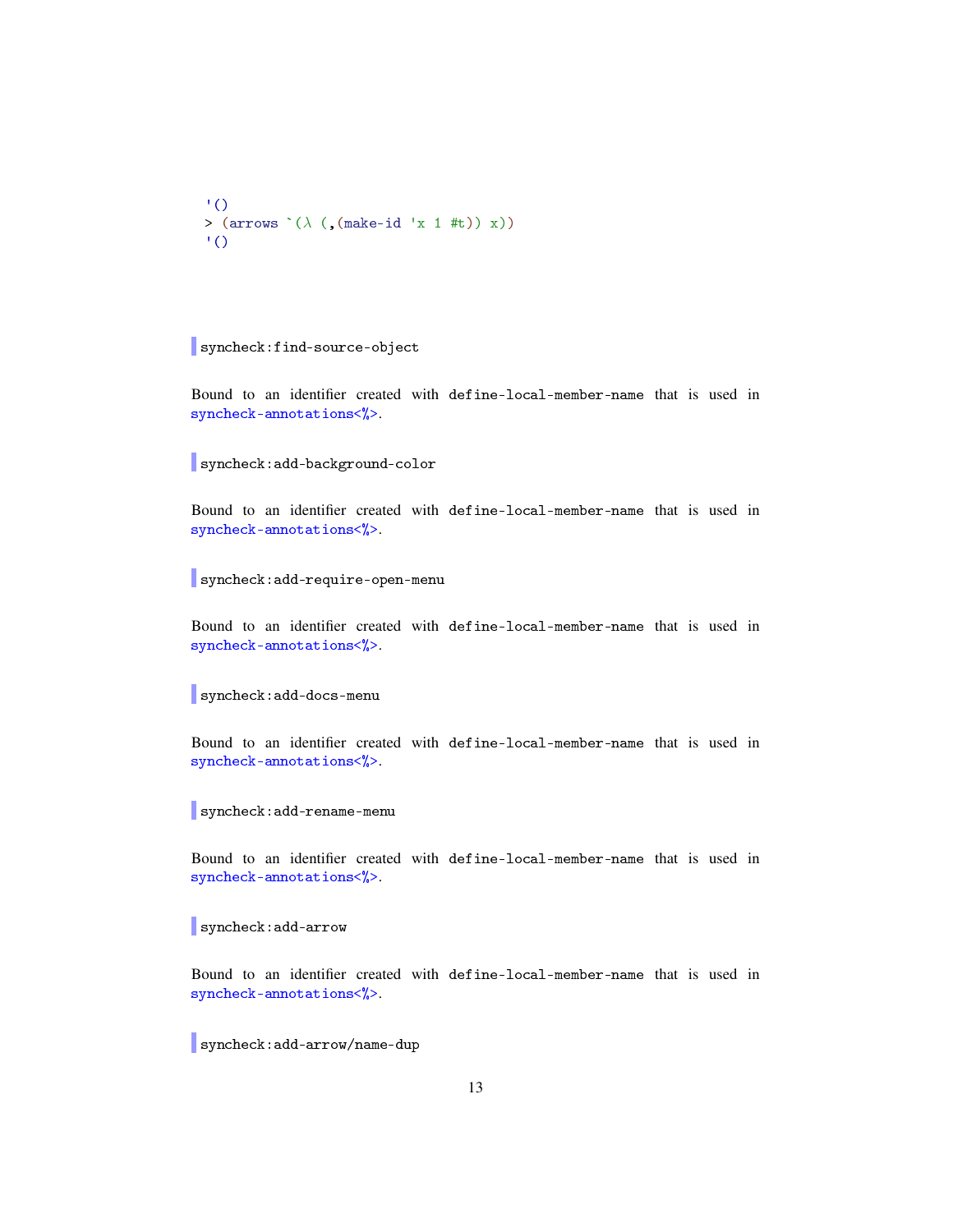Bound to an identifier created with define-local-member-name that is used in syncheck-annotations<%>.

syncheck:add-tail-arrow

Bound to an identifier created with define-local-member-name that is used in syncheck-annotations<%>.

syncheck:add-mouse-over-status

Bound to an identifier created with define-local-member-name that is used in syncheck-annotations<%>.

syncheck:add-jump-to-definition

Bound to an identifier created with define-local-member-name that is used in syncheck-annotations<%>.

syncheck:add-id-set

Bound to an identifier created with define-local-member-name that is used in syncheck-annotations<%>.

syncheck:color-range

Bound to an identifier created with define-local-member-name that is used in syncheck-annotations<%>.